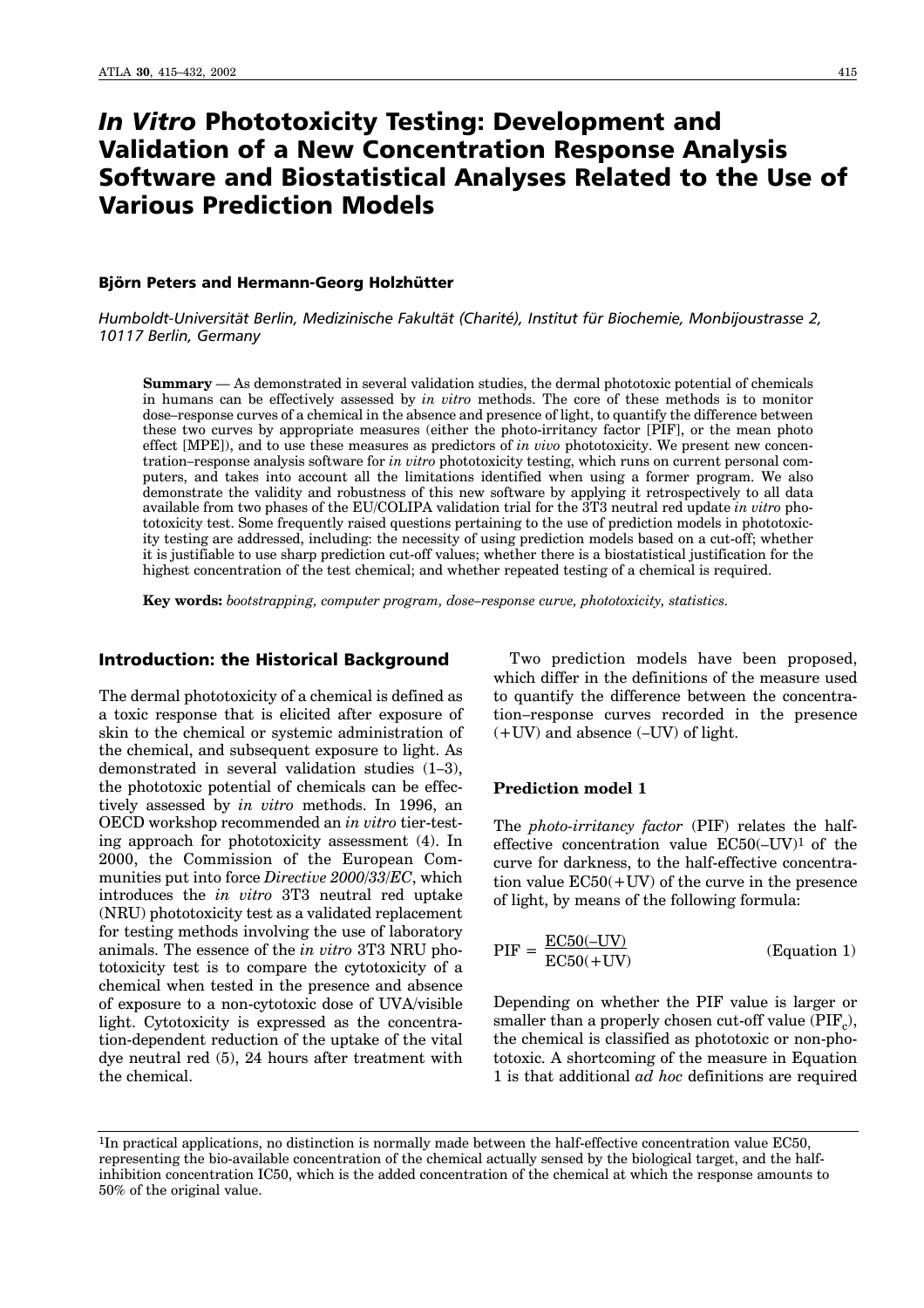to cope with situations where no half-effective concentration values can be derived from the corresponding concentration-response curve: a) if no EC50 value can be derived from one of the two curves, the corresponding EC50 value in Equation 1 is replaced by the highest concentration tested, and the chemical is classified as phototoxic if this modified PIF value is larger than unity; b) if no EC50 value exists for both curves, the chemical is considered non-phototoxic.

## **Prediction model 2**

A second measure of the difference between the dark curve and light curve, the so-called mean photo effect (MPE), was proposed by Holzhütter (6). It aims to overcome the obvious limitations in the application of the PIF, by comparing the two curves at arbitrary doses. The MPE is defined as a weighted average across a set of individual photoeffect values.

$$
MPE = \frac{\sum_{i=1}^{n} w_i PE_{Ci}}{\sum_{i=1}^{n} w_i}
$$
 (Equation 2)

In Equation 2, the *photo effect*  $(PE<sub>C</sub>)$  at an arbitrary concentration C is defined as the product of the *response effect*  $(RE_C)$  and the *dose effect*  $(DE_C)$ , i.e.  $PE_C = RE_C \times DE_C$ . The definition is illustrated in Figure 1.

The response effect is the difference between the responses observed in the absence and presence o f light, i.e.  $RE_C = R_C(-UV) - R_C(+UV)$ . The dose effect is given by the formula:

$$
DE_C = \left[ \frac{C/C^* - 1}{C/C^* + 1} \right]
$$

where C\* represents the equivalence concentration to C, i.e. the concentration at which the  $+UV$ response equals the -UV response at concentration C. If C\* cannot be determined because the response values of the +UV curve are systematically higher or lower than  $RE<sub>C</sub>$ , the dose effect is set to 1. The weighting factors  $w_i$  are given by the highest response value, i.e.  $w_i = Max\{R_i(-UV), R_i(+UV)\}.$ 

The discrete concentration values  $\mathrm{C}_{\mathrm{i}},$  used for the calculation of MPE according to Equation 2, are distributed such that the same number of data points fall into the concentration intervals defined by the concentration values used in the experiment. The calculation of the MPE is restricted to the maximum concentration value at which at least one of the two curves still exhibits a response value of at least 10%. If this maximum concentration is higher than the highest concentration used in the  $+UV$ 

#### Figure 1: Illustration for the photo effect calculation



*Calculation of the photo effect at the concentration 0.4. Applying the equations given in the text gives: response effect*  $RE_{0.4} = (66\% - 11\%)/100\% = 0.55$ , dose effect  $DE_{0.4} = (0.4/0.16 - 1)/(0.4/0.16 + 1) = 0.43$ , and photo effect  $PE_{0.4}^{\sigma}$  = 0.24. The mean photo effect is obtained by averaging over the values for the photo effect at various *concentrations.*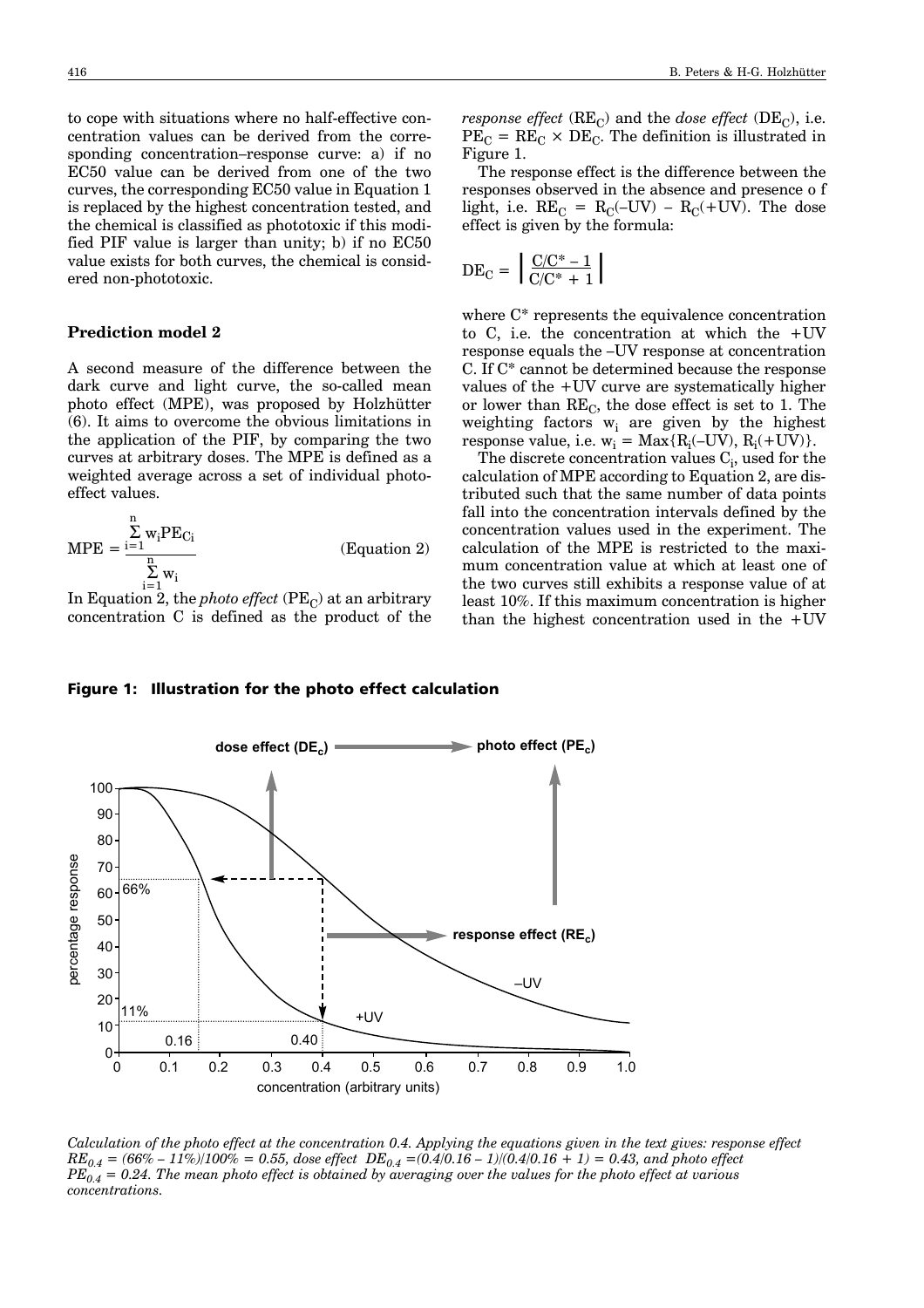experiment, the residual part of the +UV curve is set to the response value 0. The MPE-based prediction model of *in vivo* phototoxicity classifies a chemical as "phototoxic" if the MPE value is larger than a cut-off value, otherwise the chemical is classified as "non-phototoxic".

Both measures of curve difference, PIF and MPE, represent statistical estimates that have to be derived from the observed concentration-response relations. To facilitate this work, and to harmonise the process of data analysis among various laboratories, in 1996 we developed a computer program, *NRU-PIT2*. It calculates the statistical distribution of PIF and MPE values for given pairs of +UV and  $-UV$  concentration–response data. Based on these distributions, and at given cut-off values, the program calculates the probability (p-value) that a test chemical is phototoxic. The *NRU-PIT2* software is a hybrid program, composed of a 16-bit Visual Basic<sup> $M$ </sup> dialogue shell, and a fitting module written in Turbo Pascal<sup>™</sup>, which we adopted from our program *SIMFIT* (7). Its use is restricted to the nowobsolete Windows  $3^{\mathrm{m}}$  group of operating systems. Moreover, intensive use of this program during several international validation studies, as well as in in-house applications, has revealed some weak spots, both in the handling of the program and in the implementation of the MPE-based prediction model. Therefore, we have developed a new computer program, *PHOTOTOX*, which was written in  $C++$ , and runs on Windows 95<sup>TM</sup> or higher operating systems. The major functions of the program are described below, the substantial changes made in comparison with *NRU-PIT2* are discussed, and the overall performance of the new program is assessed. To this end, we have applied the new software to all data compiled for the 3T3 NRU assay during two international studies (2, 3), as well as for the keratinocyte NRU assay (8), which was initially used to determine the cut-off value for the MPE-based prediction model (6). The main objective of this re-analysis was to make sure that the modifications made in the new software do not compromise the results obtained with the old program, *NRU-PIT2*.

We have also addressed some problems that specifically arose from comments on OECD draft Test Guideline *ENV/JM/TG(2001)7: Status Report on Proposals for Test Guidelines on the* In Vitro *Skin Corrosion Test, and the* In Vitro *3T3 NRU Phototoxicity Test* (private communication). The following questions were asked: a) is the use of cutoff based prediction models needed, or is it sufficient to check for a statistically significant difference between the two dose-response curves by using a simple t-test; b) given that we cannot renounce cut-off based prediction models, what are the "optimal" cut-off values for the PIF and the MPE in the light of all available data; c) are there biostatistical arguments for limiting the highest

concentration used in the 3T3 NRU assay; and d) what is the benefit of performing at least two independent repeat experiments?

# Materials and Methods: Software Design

The main functions of *PHOTOTOX* are depicted in Figure 2. The major changes made in comparison with the old program *NRU-PIT2* are shown in grey boxes.

#### **Data input**

The program accepts three modes of data input: a) import of absorbance values from a 96-well plate for arbitrary plate layouts (i.e. arrangement of blanks, controls and wells containing the test chemical), and transformation of these values into dose-response data; b) direct entry of doseresponse data as a 2-column data sheet; and c) import of \*.ddd-files generated by the old software *NRU-PIT2*.

## **Bootstrapping**

This program module performs a bootstrap resampling of the original concentration–response data (9, 10), which results in a set of new computer-generated concentration-response data, which can be considered as equally probable realisations of the "true" concentration-response data hidden in the experimental observations.

## **Curve fitting**

The central module of the software is a conjugatedgradient minimiser that performs fitting of a continuous model function to the original or bootstrap-resampled sets of discrete concentration-response data. The mathematical concentration–response model used belongs to the large class of polynomials. Nevertheless it has a semi-empirical background, in that it refers to a multi-state compartment system, which upon addition of the test chemical is thought to be driven from its native state (with a response value of 100%) through a series of non-native states with altered response values (11). If the number of compartments is chosen correctly, the model is flexible enough to cope with complicated curve shapes, exhibiting, for example, plateaus or extreme points. A typical shortcoming of polynomial models, however, is their general tendency to exhibit artificial oscillations. Therefore, model fitting to the data is combined with a damping procedure (constraint minimisation). To avoid damping out of real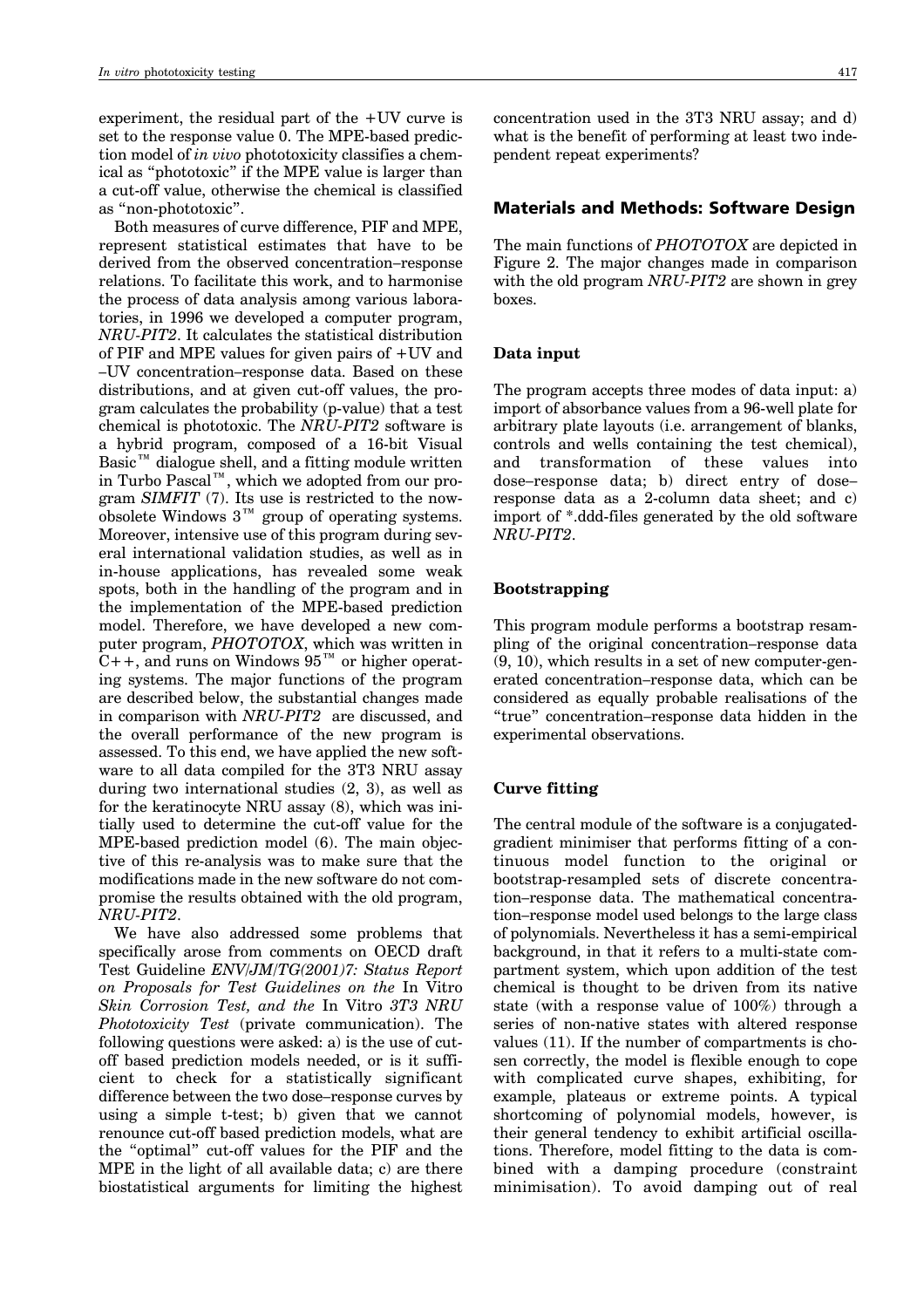extreme points, curve fitting is preceded by an analysis of extreme points.

In *NRU-PIT2*, an extreme point was defined by a set of three consecutive response values  $R_{i-1}$ ,  $R_i$ ,  $R_{i+1}$  obeying the condition that the middle value is significantly larger (smaller) than the two neighbouring values. In mathematical terms  $R_i$  is a maximum if  $R_{i-1}$  <  $R_i$ and  $R_{i+1}$  < Ri, and Ri is a minimum if  $R_{i-1}$  >  $R_i$  and  $R_{i+1} > R_i$ . When this definition was used, the program failed to detect smooth extreme points in flat curves. Therefore, we now define an extreme point by a set of consecutive response values  $\mathrm{R_{i},\,R_{i+1},\,\ldots\,,\,R_{i+k}}$  (k  $\geq$  0), which meet the following two conditions: a) the differences between consecutive points are statistically not significant, i.e.  $R_i \approx$ 

 $R_{i+1} \approx \ldots \approx R_{i+k}$ ; and b) the first and the last response value of this set,  $R_i$  and  $R_{i+k}$ , are both significantly smaller (maximum) or larger (minimum) than their left and right neighbours, i.e.:

$$
R_i^{\rightarrow}/_{\leftarrow} R_{i-1} \text{ and } R_{i+k}^{\rightarrow}/_{\leftarrow} R_{i+k+1}
$$

Based on the fitted model, the software offers the possibility of calculating the mean value and variance of the effective dose ECx at which the response reaches  $x\%$  (0 < x < 100) of the initial value. The default value of the residual response is  $x = 50\%$  yielding the common EC50 value used in the calculation of a PIF. This feature makes the program a valuable tool for dose-response analysis beyond phototoxicity testing.

Figure 2: Data processing with *PHOTOTOX*



*MPE = mean photo effect; PIF = photo-irritancy factor.*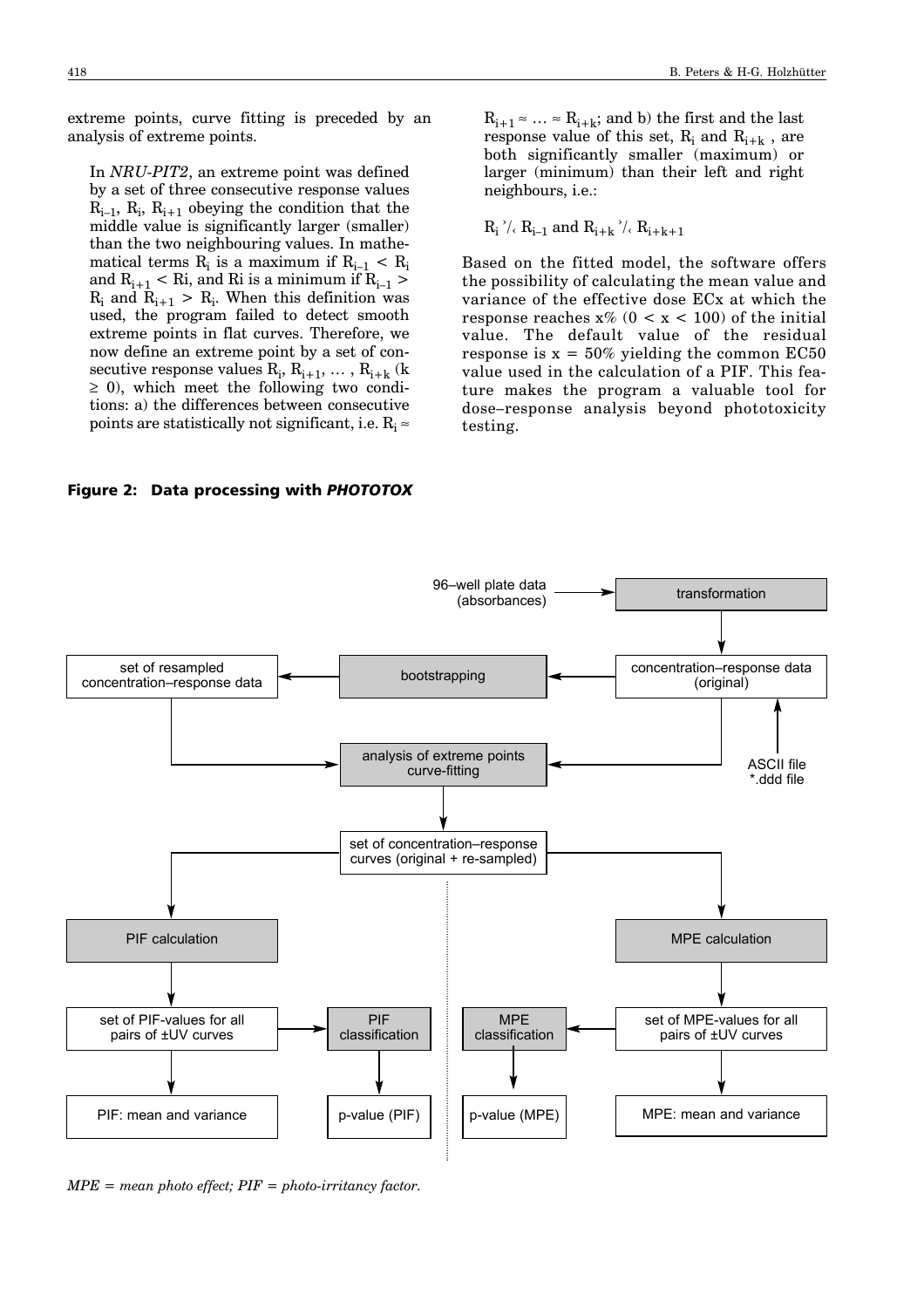$ECx$  mean values and variances of all doseresponse curves contained in the project are tabulated in an extra report sheet. They are automatically updated if the user changes the residual response level x. The default value is  $x = 50\%$ .

## **PIF/MPE calculation**

Curve fits to the original and bootstrapped data sets provide a bundle of concentration-response curves for a single  $(+UV$  or  $-UV)$  experiment (Figure 3a). By pairing each curve of the -UV experiment with each curve of the +UV experiment, one arrives at an ensemble of different values for the PIF and the MPE. The statistical distribution of these values (Figure 3b) serves as a basis for the calculation of pvalues (see below).

#### *A*

The choice of the concentration grid used in the calculation of the MPE according to Equation 2 was changed in the new program. In *NRU-PIT2*, 20 different concentration values were distributed equidistantly along the whole dose interval defined through the highest concentration value common to both data sets under comparison. This choice of the concentration grid has two drawbacks: a) it gives a higher weight to the high-concentration parts of the two curves, if the test concentrations are increased in a geometric series (as in most experiments); and b) it restricts the calculation of the MPE to the concentration interval shared by both experiments. In the new program, the calculation of the MPE is performed across a concentration interval that is defined through the highest concentration value  $(C_{max})$  up to which at least one curve exhibits a response value of  $10\%$  or higher. If  $\mathbf{C}_{\max}$  is not reached in one of the two paired experiments (usually in the +UV experiment, because the response values have already dropped to zero at smaller concentrations), the missing responses up to  $C_{\text{max}}$  are considered insignificant, and are therefore set to 0.

#### *B*

The concentration grid is now chosen so that the same numbers of points fall into each concentration interval (defined by the concentration values used in the experiment). In *PHOTOTOX*, the total number of grid points is 50. For example, in Figure 3, the concentration values applied were [0, 1.5625, 3.125, 6.25, 12.5, 25, 50, 100, 200]

for the  $+UV$  experiment, and  $[0, 7.8125,$ 15.625, 31.25, 62.5, 125, 250, 500, 1000] for the  $-UV$  experiment. For both experiments, a 500-point dose grid is constructed, containing the same number of equidistant points between each pair of doses used in the experiment. For the +UV experiment, this is: [0, 0.0252, 0.0504, ..., 1.5373, 1.5625, 1.5877, …, 3.010, 3.125, 3.175, …, 196.8, 198.4, 200]. The grids for both experiments are merged to a give a 1000-point grid. From the merged grid, 50 points are selected, ranging from 0 to  $C_{max}$ . The resulting evaluation grid with  $\rm{C_{max}}$  = 173 is [0.000, 0.328,  $0.680, ..., 26.5, 29.0, 31.8, ..., 143, 158, 173].$ 

 $\overline{C}$ 

In *NRU-PIT2*, the weighting factors  $w_i$  in Equation 2 were taken as the sum of the response values of the two curves,  $w_i$  =  $R_i(+UV) + R_i(-UV)$ , to reduce the influence of data points with low responses. Because of the changes in the choice of the concentration grid (see  $B$ ), the weighting factors  $w_i$  are now defined through the highest response value,  $w_i = MAX\{R_i(+UV), R_i(-UV)\}$ . This enables a sharper separation of MPE values between phototoxic and non-phototoxic chemicals, as higher weighting is given to that part of the concentration grid where one curve has already dropped while the other still comprises high response values.

# **PIF/MPE-based classification of phototoxicity**

The probability (p-value) of a chemical exhibiting a phototoxic potential in a single  $\pm$ UV experiment is defined by:

$$
p_{\text{tox}} = \frac{n_{>} - n_{<}}{n_{>} + n_{0} + n_{<}} \tag{Equation 3}
$$

where  $n_>, n_<$  and  $n_0$  denote, respectively, the number of PIF/MPE values within the bootstrap ensemble which are either larger than the cut-off value indicative for phototoxicity (i.e. the toxicity of the chemical is significantly increased in the presence of light), smaller than the cut-off value indicative for a photo-protective effect (i.e. the toxicity of the chemical is significantly decreased in the presence of light), or do not meet the previous two conditions.

#### *A*

Note that, in the definition of the phototoxicity probability used in *NRU-PIT2*, the num-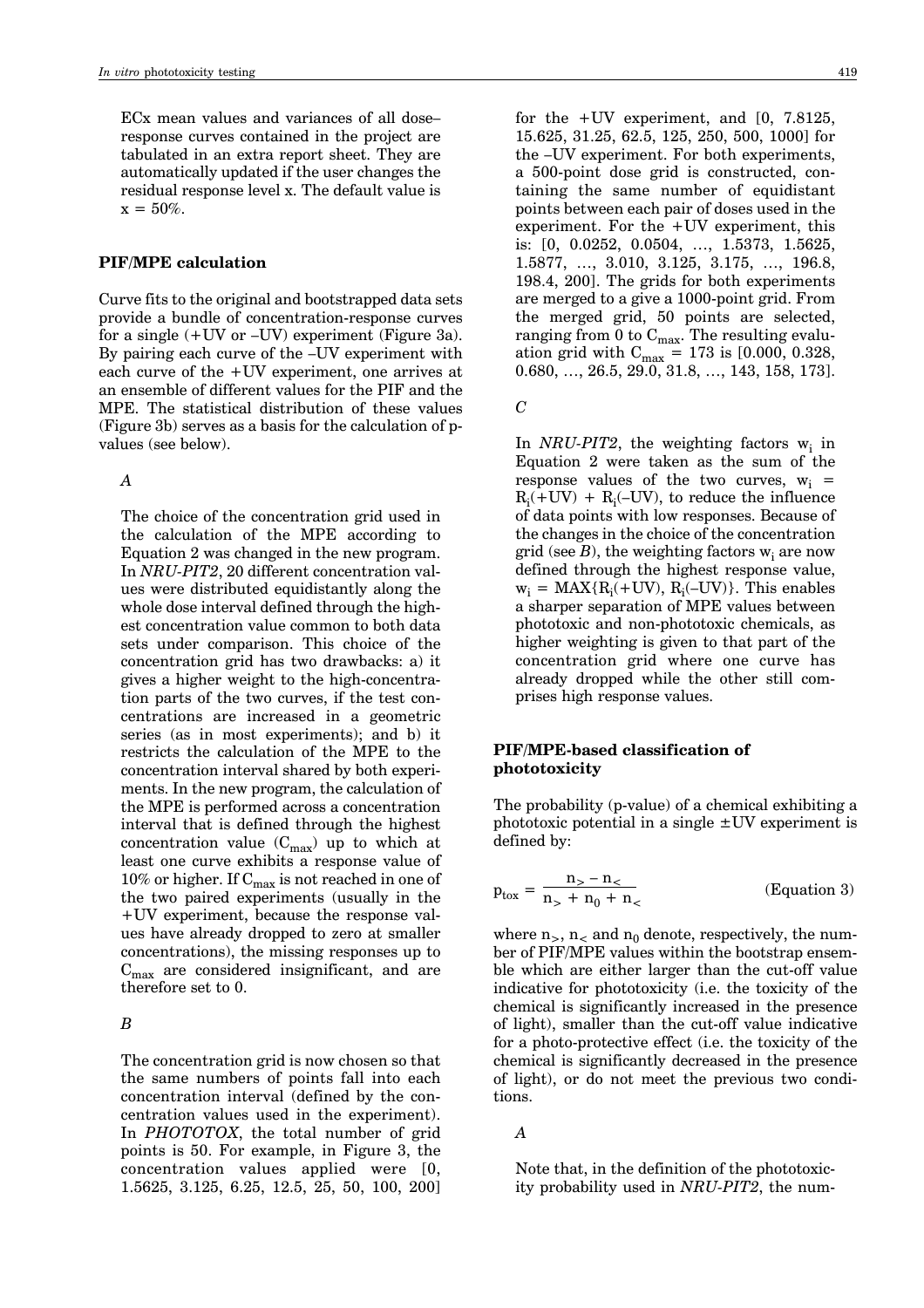

#### Figure 3: The main functions of *PHOTOTOX*

- *a) Experimental and theoretical concentration-response data. Five bootstrap concentration-response curves were constructed for both the -UV (continuous lines) and +UV (dotted lines) experiments, by fitting the concentration– response model to novel ìsyntheticî data sets derived from the original data (solid points) by randomly selecting response values with replacement from the original group of six replicates at each concentration value. The calculation of mean photo effect (MPE) was restricted to the maximal concentration Cmax = 173 concentration units (shaded area) at which the*  $-VV$  *curve falls below 10% of the maximal response. To include the control values (concentration = 0) on an otherwise logarithmic axis, the concentration axis consists of two parts. The scaling between 0 value and the first concentration value (here, 1.56) is linear, whereas the rest of the axis is scaled logarithmically. The length of the linear part of the axis is chosen to be equal to the distance between the first and the second concentration value in the logarithmic part. Thus, a geometric concentration series, including a control concentration of 0, will be displayed as equidistant. The shaded box indicates the range considered for curve comparison.*
- *b) Statistical distribution of photo-irritancy factor (PIF) and MPE values. Values of the PIF and the MPE were calculated for all 25 possible pairs of the five -UV and five +UV bootstrap curves shown in Figure 3a. Calculation of p-values according to Equation 3 gives*  $p_{MPE} = 8/25 = 0.32$ *. and*  $p_{FIF} = 2/25 = 0.80$ *, i.e. the MPE classifies the chemical as non-phototoxic (p < 0.5), whereas the PIF classifies it as phototoxic (p > 0.5).*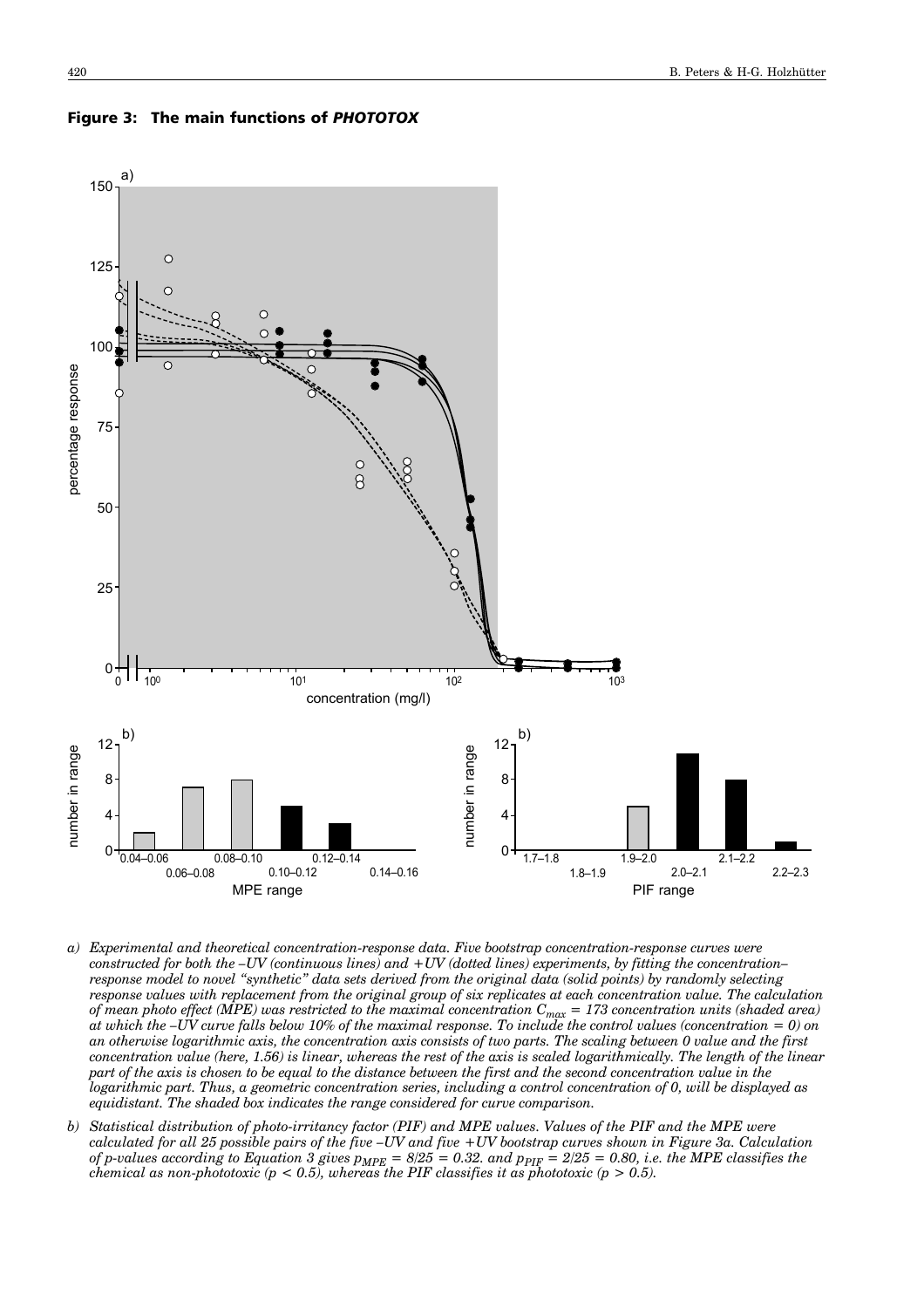### Figure 3: continued



*c) Concentration-dependent photo effect. The plot shows how the photo effect changes over the range of concentrations used in the experiment shown in Figure 3a. At each concentration value, the depicted photo effect is the average of all 25 possible pairs that can be combined from the 5 -UV and +UV bootstrap curves.* A significant photo effect (PE values  $>$  MPE<sub>c</sub> *= 0.1) occurs at concentrations between 20 and 120 concentration units. The concentration axis is scaled by using a modified log axis (compare legend to Figure 3a).* 

ber of cases indicating a photo-protective effect  $(n_<)$  has not been considered in the numerator of expression (Equation 3), i.e. the p-value was computed as the relative number of bootstrap pairs yielding a PIF or MPE value larger than a given cut-off value. Such a classification scheme results in a systematic bias toward higher probability values, because all curve pairs indicating the presence of a phototoxic potential enlarge the pvalue, whereas all curve pairs indicating the presence of a photo-protective effect, do not reduce the p-value. At the extreme, positive p-values could be produced by chance, even if the mean dose-response data for both experiments were identical, but large errors in the measured response data gave rise to single values of PE or PIF (derived from single curve pairs) exceeding the cut-off value.

#### *B*

Because of the low calculation speed of *NRU-PIT2*, each bootstrap curve of the +UV experiment was paired with only a single  $(\text{arbitrarily chosen})$  curve of the  $-VV$  experiment. In contrast, the new program provides more-reliable statistical estimates, by including all possible pairs of bootstrap curves. For example, if ten bootstrap curves are generated for each experiment, 100 curve pairs are included in the computation of classification probabilities (see below).

The cut-off values for photo-protection are chosen as  $1/PIF_c$  and  $-MPE_c$ , where  $PIF_c$  and  $MPE_c$  are the respective cut-off values indicative of phototoxicity. Averaging across the p-values obtained in several independent experiments (runs) provides a mean pvalue for both prediction models, which can be employed for decision making.

#### **Concentration-dependent photo effect**

The value of the MPE represents a weighted average across individual photo effect values calculated at various concentrations of the test chemical. Both MPE and PIF measure the *difference* between the +UV and -UV curves without making explicit reference to the concentration range over which the light-induced difference between the curves is relevant. To visualise the concentration range for which significant photo effects can be expected, the program provides a concentration-dependent plot of the photo effect, as well as of the two effects (response effect and dose effect) contributing to it (Figure 3c).

# Results: Software Validation

## **Database**

As outlined above, the new program *PHOTOTOX* comprises a number of modifications of the calculation procedure for MPE and of the curve-fitting to the data, in comparison with the old program *NRU-PIT2*. To investigate the consequences of these modifications for numerical PIF and MPE values and the related *in vivo* classifications of phototoxicity, we have re-analysed the experimental data gathered for the 3T3 NRU phototoxicity test during two international studies (2, 3) and for the keratinocyte NRU phototoxicity test (8; see Table 1). The latter database was used to define the cut-off value for the MPE-based prediction model in our previous work (6). Compiling the original measurements gathered in the first international study (2), we encountered technical difficulties in extracting data from compressed files from one laboratory. Therefore, these data could not be used in the reanalysis. Moreover, we did not include the data for one chemical tested in two studies (2) and (8), for which no *in vivo* toxicity was reported. The whole database used in the software validation comprised 635 different pairs of dose-response curves. Generally, each laboratory recorded two independent pairs of  $+UV$ /–UV curves per chemical (replicates), but sometimes only one, while sometimes, three pairs were recorded. By averaging the results for the replicates, 322 classification results are obtained. If no other database is explicitly men-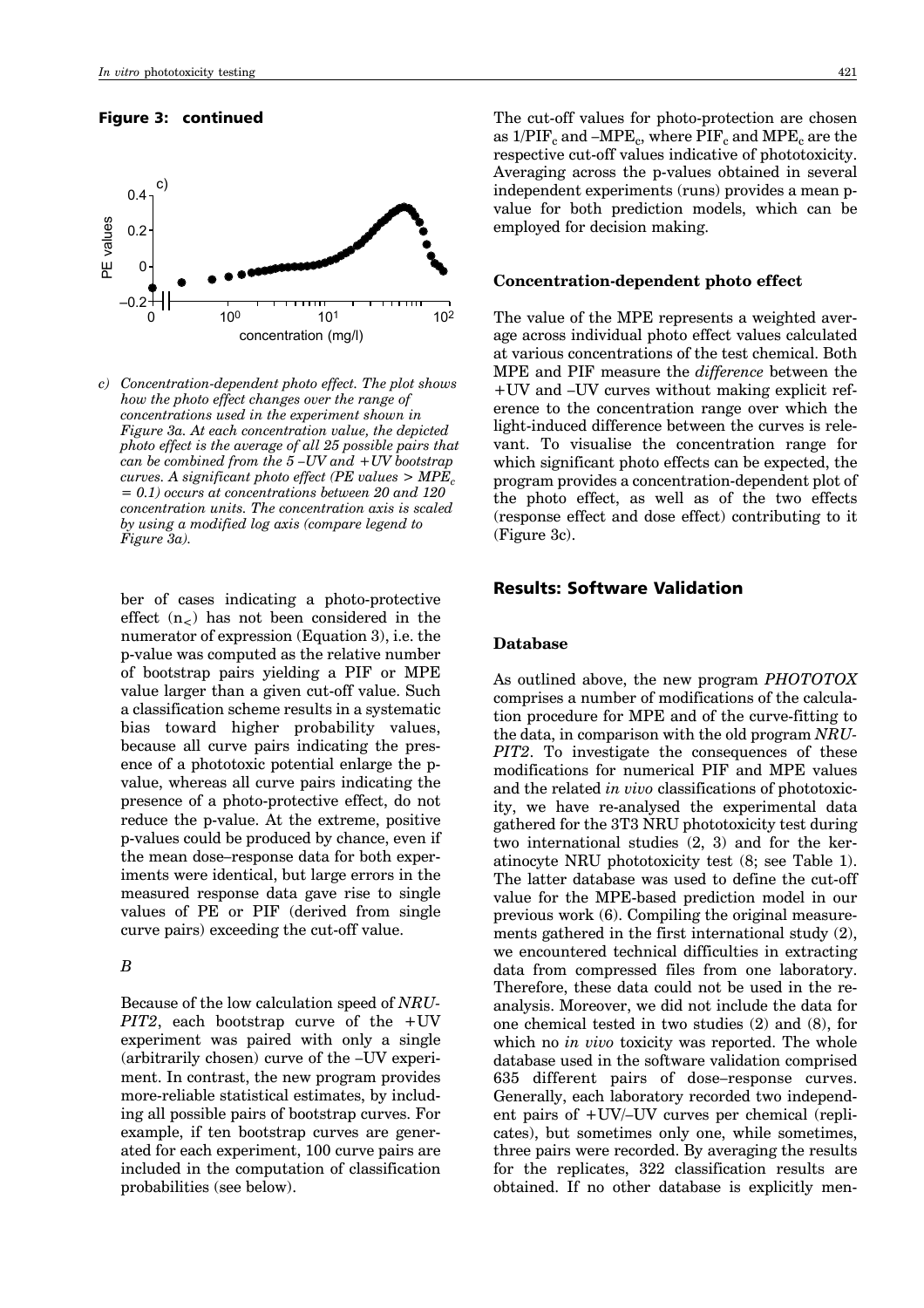

# Figure 4: Comparison of PIF and MPE values obtained by application of the two computer programs *NRU-PIT2* and *PHOTOTOX*

 $\bullet$  = in vivo *phototoxic chemical*;  $\circ$  = in vivo *non-phototoxic chemical* 

*a) Photo-irritancy factor (PIF). Only those PIF values obtained from curve pairs with two existing EC50 values are plotted. Measure of determination: r2 =0.992. To understand how the striking differences between some PIF values (for example. PIF* NRU-PIT2 <sup>≈</sup> *1, PIF* PHOTOTOX <sup>≈</sup> *1000) could be generated, we examined the original data. These do not support the PIF values published for* NRU-PIT2*, so we have to conclude that errors were made when manually entering the concentration values for those curves. b) Mean photo effect (MPE).*

*Measure of determination: r2 =0.831.*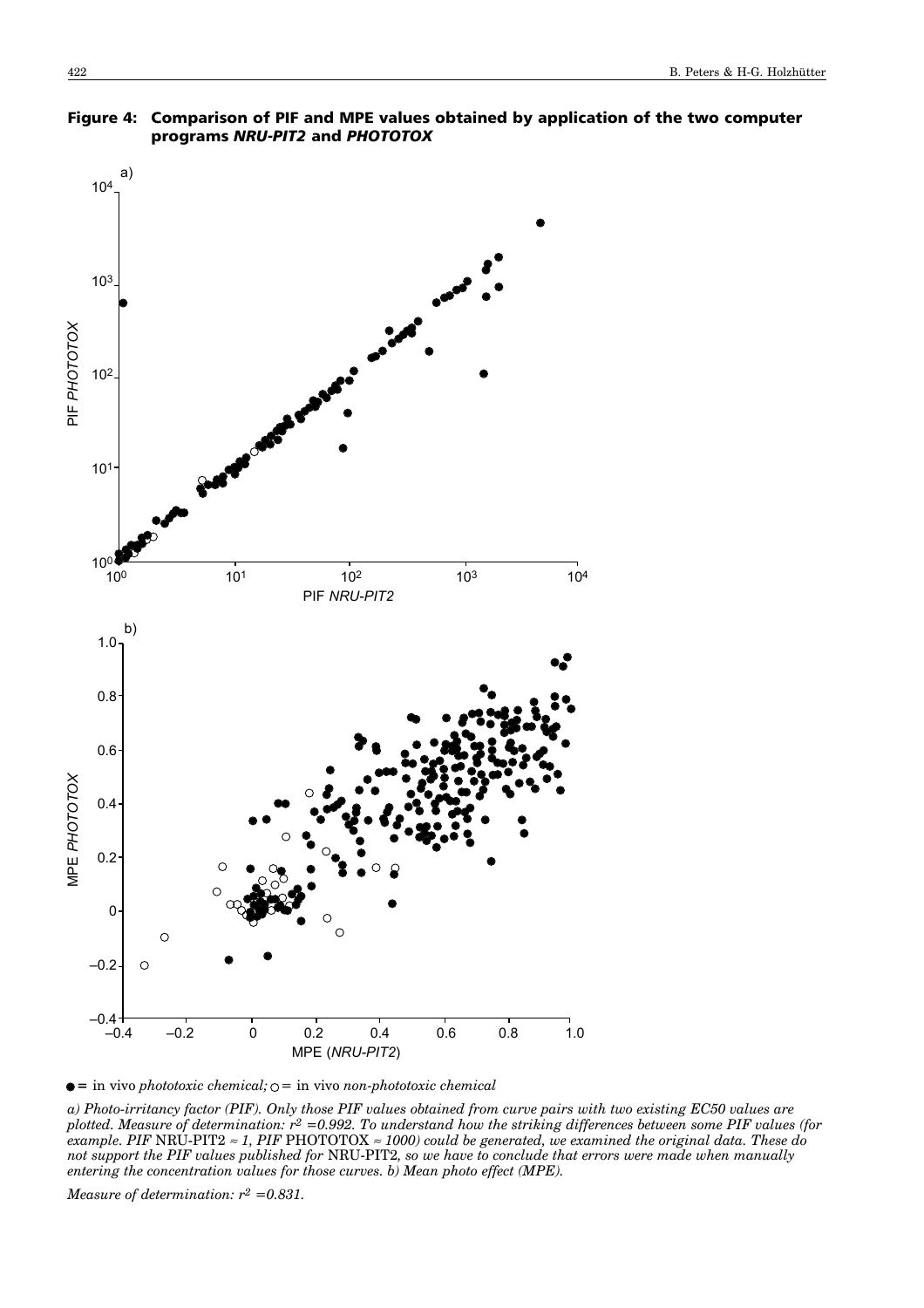|                                                                                      | <b>EU/COLIPA:</b><br>phase $I(2)$ | <b>EU/COLIPA:</b><br>phase II $(8)$ | Study on UV filter<br>chemicals (3) |
|--------------------------------------------------------------------------------------|-----------------------------------|-------------------------------------|-------------------------------------|
| Number of test chemicals                                                             | 29                                | 29                                  | 20                                  |
| Number of laboratories                                                               | 8                                 |                                     | 4                                   |
| Number of chemicals/laboratory<br>for which at least one curve<br>pair was available | 29, 29, 28, 29, 16, 29, 26, 29    | 29                                  | 20, 19, 20, 19                      |

# Table 1: Database used for the validation of the new software and for the computations related to statistical issues with prediction models

*EU/COLIPA = international EU/COLIPA* in vitro *phototoxicity validation study.*

tioned below, the results will refer to the database shown in Table 1.

#### **Comparing the old and the new software**

We have checked whether the changes in the software give rise to significantly different *in vivo* classifications of phototoxicity compared with those obtained with the old software *NRU-PIT2*. As can be seen in Table 2, this is not the case. For 302 out of 322 MPE-based classifications, and for 313 out of 322 PIF-based classifications, the two versions of the software provided identical results. The total misclassification rates obtained by means of the new software were  $30/322 = 9.3\%$  for PIF and  $26/322 = 8.1\%$  for MPE: these are marginally smaller than the total misclassification rates of  $31/322 = 9.6\%$  (PIF) and  $28/322 = 8.7\%$  (MPE) obtained when using the old software. Instead of comparing classification results, a more-sensitive detection of differences between the performance of the two software versions is achieved by comparing directly "old" and "new" PIF and MPE values

# Table 2: Comparison of classification results obtained by the old software (*NRU-PIT2)* and the new software (*PHOTOTOX)*

|                                |       |     | <b>Classification by PHOTOTOX</b> |       |      |       |
|--------------------------------|-------|-----|-----------------------------------|-------|------|-------|
| <b>Classification MPE</b> true |       |     | false $\sf I$ PIF                 |       | true | false |
| $\mathbf{b}$                   | true  | 285 | 9                                 | true  | 287  |       |
| NRU-PIT2                       | false | 111 | 17                                | false | 5    | 26    |

*MPE = mean photo effect; PIF = photo-irritancy factor.*

(Figure 5). The concordance between old and new PIF values is higher  $(r^2 = 0.992)$  than for the MPE values ( $r^2 = 0.831$ ), because the estimate of EC50 values, and hence the estimate of the PIF value, is less sensitive to slight changes in the shapes of the fitted dose–response curves. The few striking differences between old and new PIF values turned out to be caused by incorrect handling of the corresponding raw data in the previous analysis made with *NRU-PIT2*.

# Results: Biostatistical Issues Related to the Use of Prediction Models

The following results were obtained in attempts to respond to typical questions raised by users of the program, and in helping them to minimise the number of misclassifications in future applications of the software. Moreover, we have responded to some critical remarks and suggestions made by international experts in their comments on the OECD draft Test Guideline *ENV/JM/TG(2001)7 Status Report on Proposals for Test Guidelines on the* In Vitro *Skin Corrosion Test, and the* In Vitro *3T3 NRU Phototoxicity Test* (private communication).

#### **Optimal cut-off values for PIF and MPE**

Figure 5 shows the percentage of total misclassifications, false-negative classifications and false-positive classifications at varying cut-off values of PIF and MPE. Putting together the classifications obtained for the three databases, a minimum of misclassifications is achieved when choosing  $PIF_{cut}$ .  $_{\text{off}}$  = 2 and MPE<sub>cut-off</sub> = 0.12. Hitherto, for the PIF, a cut-off value of 5 was stipulated in several international studies, and was also recommended in the Standard Operating Procedures (SOPs) of the 3T3 NRU phototoxicity test. This cut-off value was pro-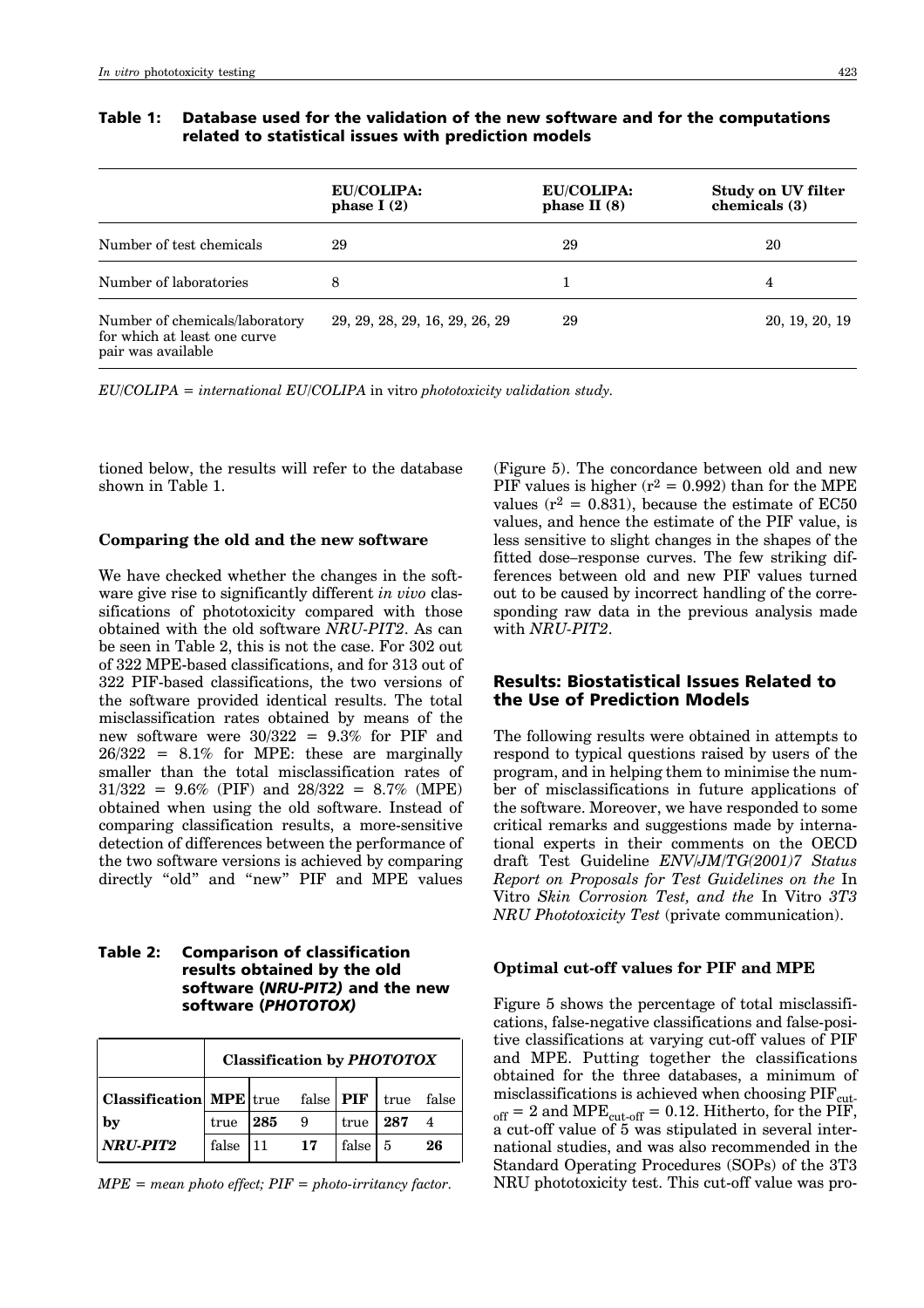# Figure 5: Misclassification rates at varying cut-off values for photo-irritancy factor (PIF) and mean photo effect (MPE)



*a) PIF; b) MPE.*

The rate of false-positive classifications is given as the percentage of misclassifications within the group of in vivo non*phototoxic chemicals. The rate of false-negative classifications is given as the percentage of misclassifications within the group of* in vivo *phototoxic chemicals.*

*average probability of a non phototoxic chemical to be classified as phototoxic;*

*average probability of a phototoxic chemical to be classified as phototoxic;*

*average misclassification probability.*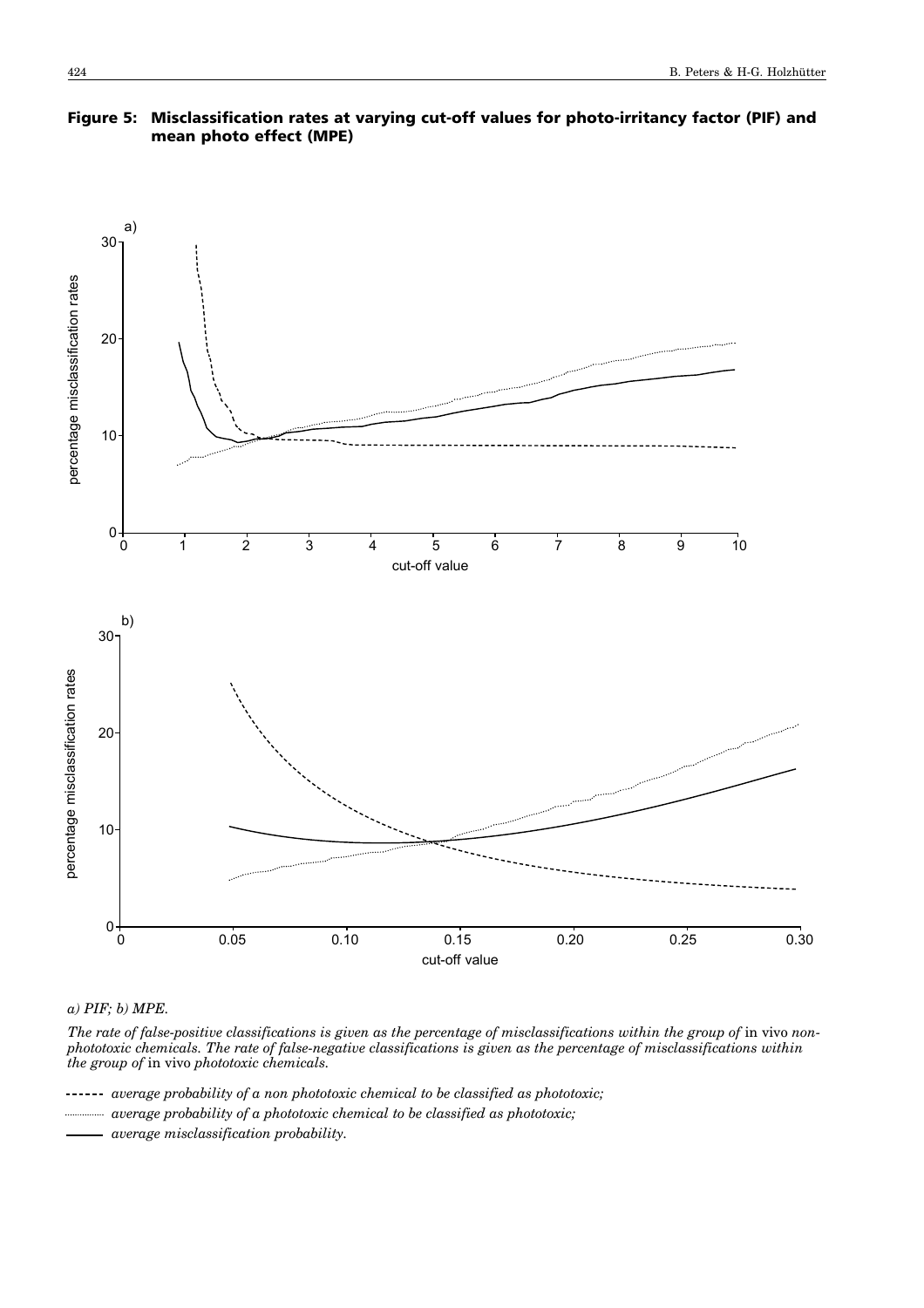|                   |                    | $\alpha = 0.05$ (t <sub>c</sub> = 1.73) |                             |                    | $\alpha = 0.001$ (t <sub>c</sub> = 3.61) |              | $\alpha = 9.5E-19$ (t <sub>c</sub> = 3.61) |           |              |
|-------------------|--------------------|-----------------------------------------|-----------------------------|--------------------|------------------------------------------|--------------|--------------------------------------------|-----------|--------------|
| t test<br>results |                    | in vivo<br>toxic                        | <i>in vivo</i><br>not toxic |                    | toxic                                    | not<br>toxic |                                            | toxic     | not<br>toxic |
| Classified        | toxic<br>not toxic | 436<br>31                               | 104<br>64                   | toxic<br>not toxic | 434<br>33                                | 100<br>68    | toxic<br>not toxic                         | 422<br>45 | 44<br>124    |

## Table 3: Predictions of *in vivo* phototoxicity based on a prediction model which classifies a chemical as phototoxic if the EC(+UV) value is significantly smaller than EC(-UV) value according to Student's t test

 $EC(+UV) = half\text{-}effective\,\,concentration\,\,in\,\,the\,\,presce\,\,of\,\,UV/visible\,\,radiation;\,\,EC(-UV) = half\text{-}effective\,\,concentration$ *in the absence of UV/visible radiation.*

posed on the basis of a prevalidation study carried out in 1994 (1), and has not been submitted to critical revision since then. In the light of all the relevant data now available, a cut-off value of about 2 seems more appropriate. The optimal cut-off value of 0.12 determined for the MPE is very close to the previous cut-off value of 0.1, which was proposed by Holzhütter  $(6)$ , on the basis of data obtained by a keratinocyte NRU phototoxicity test (8). We conclude that there is no necessity to alter this historical cut-off value for the MPE.

# **Is a statistically significant difference** between  $EC50(-UV)$  and  $EC50(+UV)$  a **reliable indicator of a phototoxic effect?**

We analysed whether a statistically significant difference between  $EC50(-UV)$  and  $EC50(+UV)$  is a reliable indicator for the phototoxic potential of a chemical. To this end, we applied Student's t test, according to which the two EC50 values have to be considered different at the level of confidence  $(1 \alpha$ ), if the test quantity:

$$
t = \frac{|\text{EC50}(-UV) - \text{EC50}(+UV)|}{\sqrt{\sigma^2_{(-)} + \sigma^2_{(+)}}}
$$
  $\sqrt{n}$  (Equation 4)

# Table 4: Concordance and discordance of classifications made by the photoirritancy factor (PIF) and the mean photo effect (MPE) for all 635 runs of the database

|            |       |      | <b>PIF</b> |
|------------|-------|------|------------|
|            |       | true | false      |
| <b>MPE</b> | true  | 555  | 23         |
| <b>MPE</b> | false | 22   | 35         |

is larger than a critical table value  $t_c$ , which depends upon the chosen error probability  $\alpha$ . In Equation 4,  $\sigma_{(+)}$  denotes the variance of the corresponding EC50 value, and *n* is the number of individual replicates of EC50 used to calculate its mean value and variance. In our calculations, we have used  $n = 20$  replicates derived from bootstrap curves. Where one of the EC50 values was missing, the classification scheme for the PIF (see above) was used.

Table 3 depicts the outcome of the t-test for all pairs of ±UV curves. At two common confidence levels of  $\alpha = 0.05$  (5% error probability) and  $\alpha =$ 0.001 (0.1% error probability), most of the related  $EC50(\pm UV)$  values are assessed to be different from each other. This is because the variance of the EC50 value is usually very small, so that a slight difference between  $EC50(-UV)$  and  $EC50(+UV)$ produces a large t-value. As a consequence, most of the *in vivo* non-toxic chemicals would be misclassified as "phototoxic", if such classification was based solely on a statistically significant difference between  $EC50(-UV)$  and  $EC50(+UV)$  (see Figure 6 for an example). Because it might be argued that the table statistics t<sub>c</sub> for Student's t test at  $\alpha = 0.05$ and  $\alpha = 0.001$  were still too small for effectively discriminating equal EC50 values from different ones, we have systematically searched for an optimal value of  $t_c$  which minimises the misclassification rate. This resulted in an optimal value of  $t_c = 37$ , which corresponds to an error probability of  $\alpha = 9.5$  $\times$  10<sup>-19</sup>! Apart from the credibility of such an extreme statistical figure, the minimal misclassification rate is still 14%, i.e. significantly above the misclassification rates reached with the PIF or the MPE. Hence, a statistically significant difference between  $EC50(-UV)$  and  $EC50(+UV)$  is not sufficient for the identification of a phototoxic potential.

#### **Parallel use of the PIF and the MPE?**

Considering the rather complicated mathematical structure of the MPE, it has been frequently asked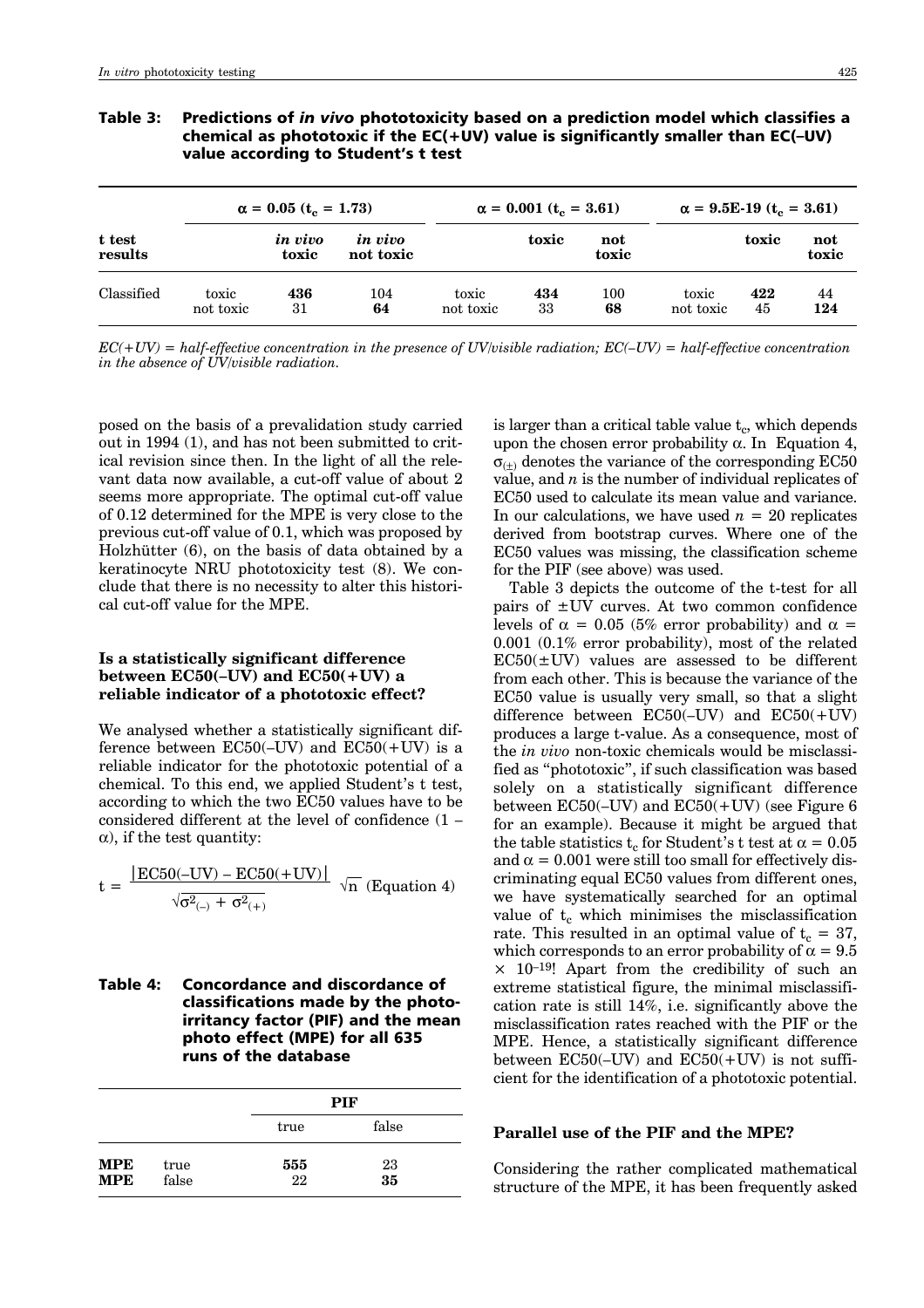



*The ±UV concentration response curves shown were recorded for a non-phototoxic chemical (sodium lauryl sulphate). The bootstrapping procedure yields (18.98*  $\pm$  *0.12) and (16.0*  $\pm$  *0.15) for the mean and variance of the two EC50 values. The corresponding t-value is 68, i.e. from the statistical point of view, the two EC50 values are significantly different at* an extremely high confidence level of  $1 - \alpha = 0.999999...$  Despite this statistical difference, both photo-irritancy factor *(= 1.2) and mean photo effect (= 0.066) provide a correct prediction (absence of phototoxic potential) for this chemical. The concentration axis is scaled by using a modified log axis (compare with legend to Figure 3a).* 

- $\bullet = data point$  *-UV experiment*
- *= data point +UV experiment*
- $-$  = bootstrap curve  $-UV$  experiment
- *= bootstrap curve +UV experiment*
- *= range considered for curve comparison*

whether the parallel use of two different measures, the PIF and the MPE, is really required. To this end, we have analysed the extent to which two measures are redundant, i.e. the extent to which

they have led to identical classifications (see Table 4). If the classification is made for all 635 runs of the database, the PIF and the MPE provide nearly identical portions of false classifications (9.1% and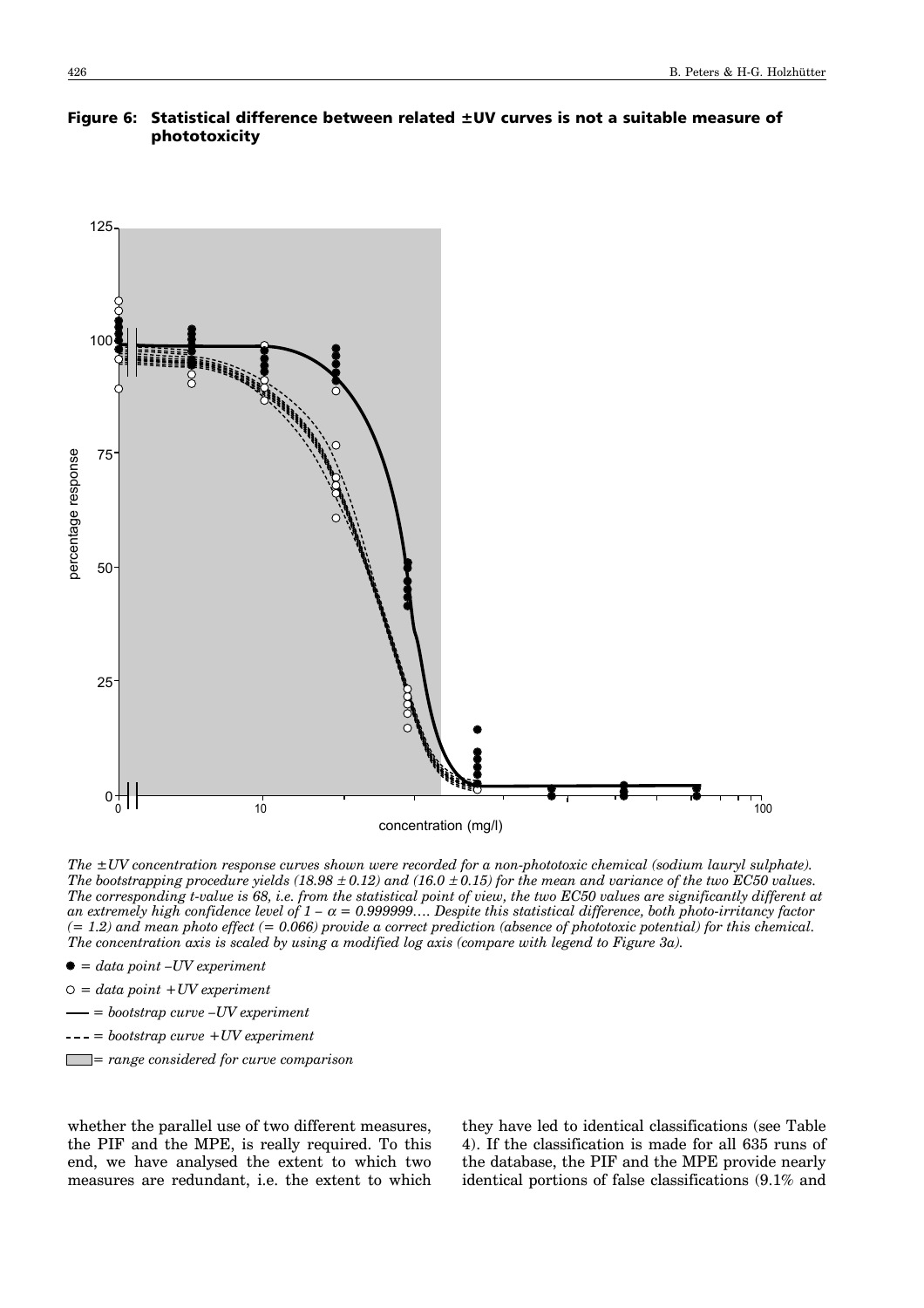9.0%, respectively). However, accepting only those classifications consistently made by the MPE and the PIF, the misclassification rate is considerably smaller:  $35/590 = 5.9\%$ . In this case, however, there remain 45 conflicting classifications, which require additional testing before their phototoxic potential can be decided upon. If the conflict of unequal classifications by the PIF and the MPE cannot be resolved by repeated testing in the 3T3 NRU phototoxicity test, other *in vitro* tests (for example, skin tests) and all information available on the physical and chemical properties of the relevant chemicals should be examined. Contradictory classifications occurred typically for two curve constellations (Figure 7):

- ó Case 1: Both curves do not drop down to response values below 50%, but nevertheless clearly diverge. This is a typical constellation if the highest tested concentration was too low. According to the PIF-based prediction model, this automatically entails the classification "non-phototoxic", whereas the MPE value is larger than the cut-off value, and thus leads to the classification "phototoxic". Here, a repeat experiment could clarify whether the difference between the  $+UV$  and  $-UV$  curve was reproducible.
- Case 2: Only the  $+UV$  curve drops below 50%, and the estimated  $EC50(+UV)$  value is close to the maximum dose used in the  $-UV$  experiment. In this case, the PIF-based prediction model inevitably classifies the substance as "phototoxic", whereas the MPE value is smaller than the cut-off value, because the discrepancy between the curves occurs only over a rather narrow concentration range. Here, the dose range for the repeat experiment should be carefully chosen. If the initial dose range is found to be definitely too narrow, it should be extended to increase the chance of getting an  $EC50(-UV)$  estimate. If, however, the

 $EC50(+UV)$  value is found to be in a dose range above the non-physiological threshold of 1000µg/ml, it would be advisable to reduce the highest dose tested (see also Case 1).

#### **How many independent experiments (runs)?**

In previous validation studies, the final classification was achieved by taking the mean PIF and MPE values of two independent experiments (runs) and comparing them with the corresponding cut-off values. The question arises whether the classifications based on two runs are significantly better than those based on only a single run. Table 5 shows the number of cases where the classification of the *in vivo* phototoxic potential was either correct in all runs, in conflict, or incorrect in all runs. There are  $15/322 = 4.7\%$  cases of conflicting runs for the PIF, and  $20/322 = 6.2\%$  cases of conflicting runs for the MPE, i.e. by using the PIF or the MPE, the likelihood that a second run will confirm the classification result of the first run is about 95%. Intriguingly, the misclassification rates obtained on the basis of individual runs (9.1% PIF and 9.0% MPE, see Table 4) are very close to those obtained by averaging across runs (9.3% and 8.1%, see Table 2). This means that making the final decision by merely averaging across the probability values of two conflicting runs does not improve the quality of the classifications. However, the benefit of performing a second run is to increase the confidence in the classification result.

If only those classifications are accepted in which both the PIF and the MPE provided consistent classifications in two runs  $(= 271 + 12)$  cases in Table 5), the misclassification rate is reduced to 4.2%. Again, 39 "unclear" classifications remain, which have to be submitted to further testing. It has to be noted that the chance of arriving at the correct classification in further testing increases considerably, if the external conditions of the experiment (such as treatment of cells, use of solvents, and variation of

# Table 5: Comparison of cases where classifications based on photo-irritancy factor (PIF) or mean photo effect (MPE) were consistent for all runs, conflicting, or incorrect for all runs

|            |                                     |                                        | <b>PIF</b>                     |                              |
|------------|-------------------------------------|----------------------------------------|--------------------------------|------------------------------|
|            |                                     | consistently classified<br>in all runs | conflicting<br>classifications | misclassified<br>in all runs |
| <b>MPE</b> | consistently classified in all runs | 271                                    | 6                              | 6                            |
| <b>MPE</b> | conflicting classifications         | 12                                     | 4                              | 4                            |
| <b>MPE</b> | misclassified in all runs           | $\overline{2}$                         | 5                              | 12                           |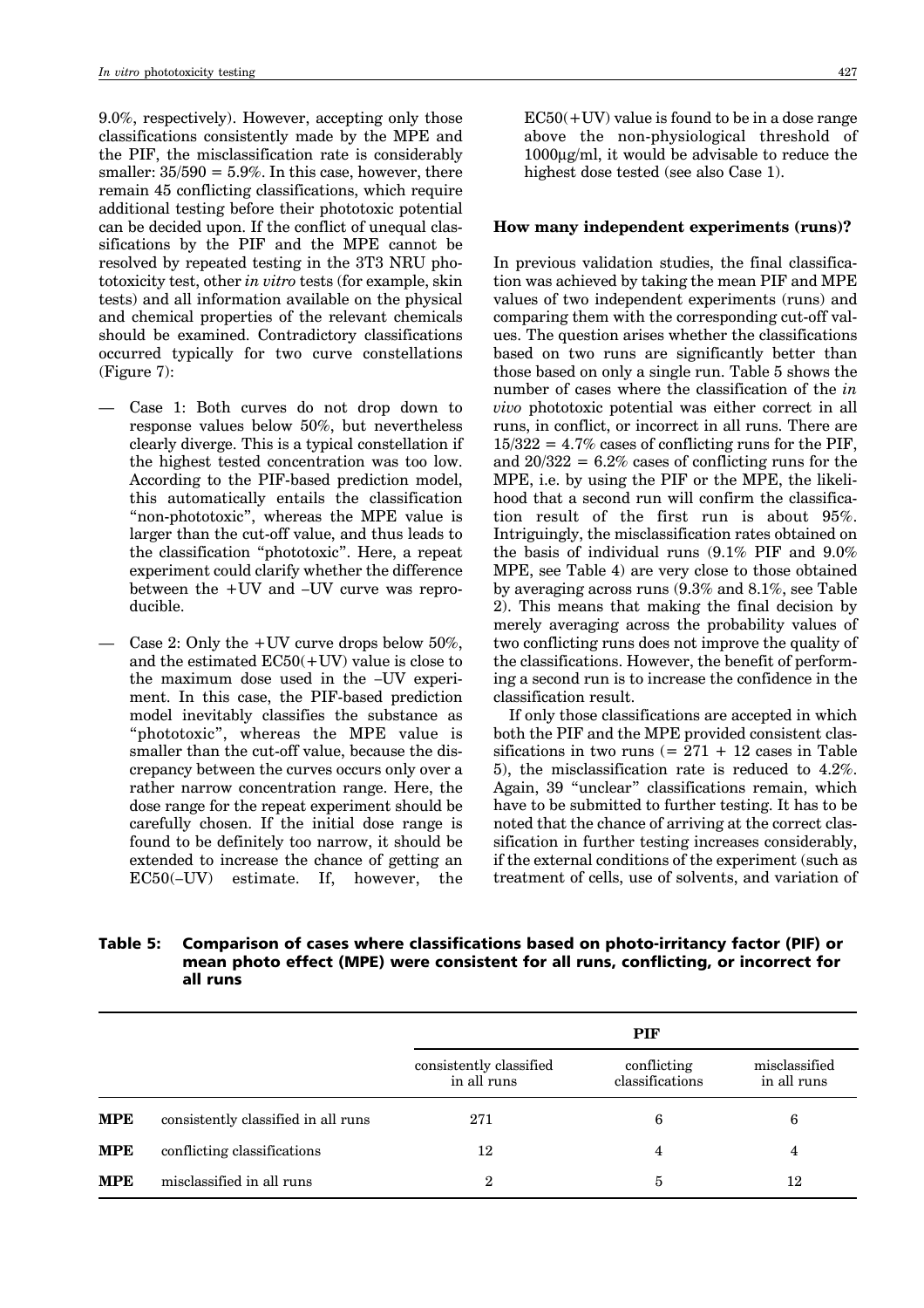



the dose range) are deliberately varied to a reasonable extent. This is clearly seen from Table 6, which presents the overall classifications obtained by lumping together the results of all the participating laboratories in a study.

Depending on whether the classification is made by comparing the mean PIF or MPE values with the corresponding cut-off value (as carried out in previous statistical analyses of phase II and III), or in a biostatistically more reliable manner by using the p-value (see "PIF/MPE-based classification of phototoxicity", above) there remain only  $3$  or  $1$  (!) misclassifications. Based on mean p-values for the 29 chemicals of the phase II study, an ambiguous classification remains only for the chemical furosemide<sup>1</sup> for both prediction models (p-value  $=$ 

0.43 for PIF, p-value  $= 0.54$  for MPE). The remaining 28 chemicals are correctly classified. For the 20 chemicals of the phase III study, conflicting p-values remain only for the *in vivo* non-phototoxic chemical terephthalylidene dicamphorsulphonic acid/salts (p-value =  $0.63$  for PIF, p-value =  $0.09$  for MPE). Altogether, only one chemical (furosemide) would be misclassified by averaging across the results of independent laboratories

# **Confining the highest dose tested to an upper limit?**

The new software was applied to elucidate the influence of the highest test concentration used on the

<sup>1</sup>It should be noted that expert opinions on the true *in vivo* phototoxic potential of furosemide are divergent, because of contradictory clinical and experimental data.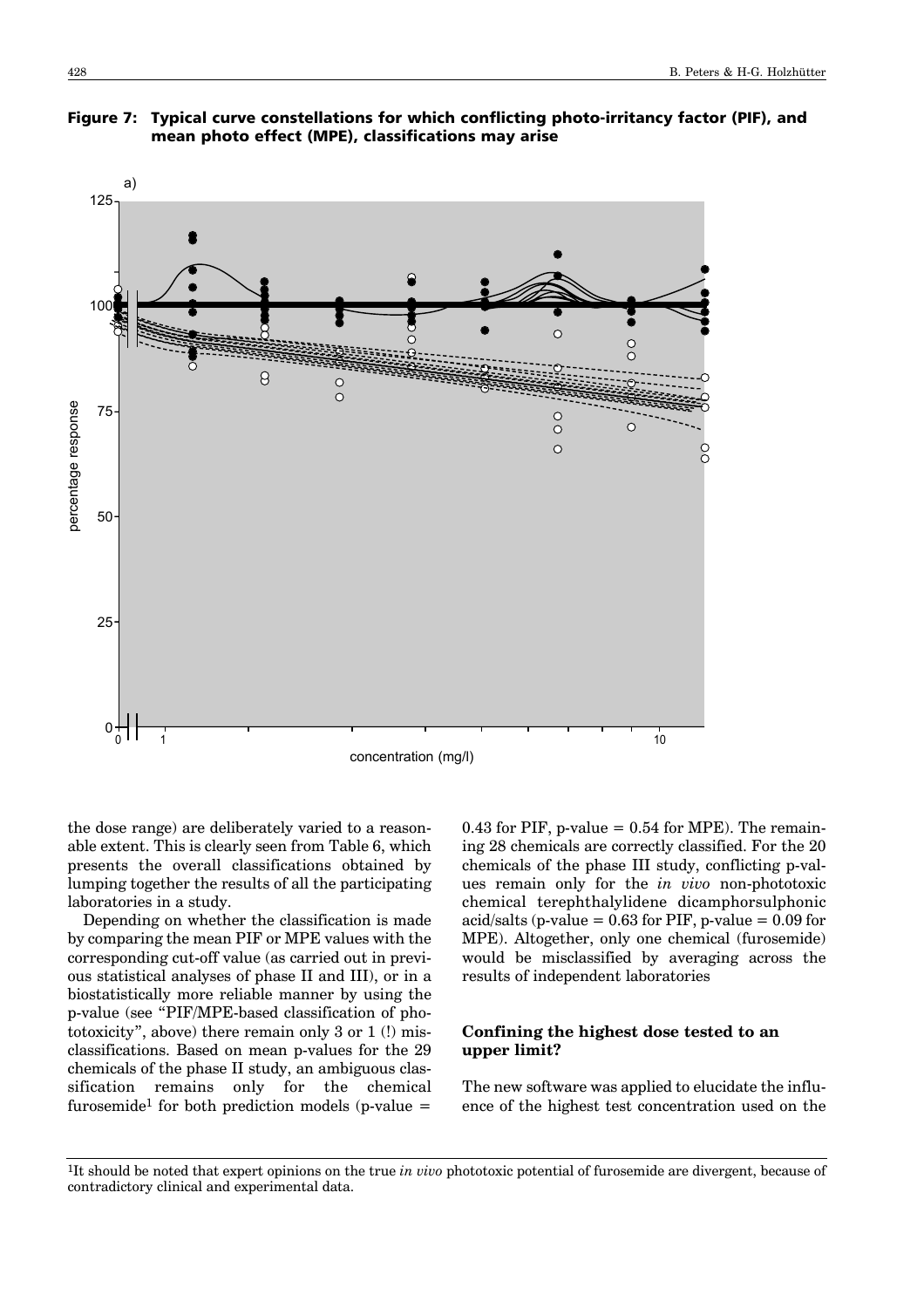# Figure 7: continued



*Two typical examples for conflicting PIF and MPE classifications. The chemicals used are a) bergamot oil (*in vivo *phototoxic) and b) terephthalidene dicamphor sulfonic acid (*in vivo *non-phototoxic). The concentration axis is scaled using a modified log axis (compare with legend to Figure 3a)*.

- $\bullet = data point -UV experiment$
- *= data point +UV experiment*
- $=$  bootstrap curve  $-UV$  experiment
- *= bootstrap curve +UV experiment*
- *= range considered for curve comparison*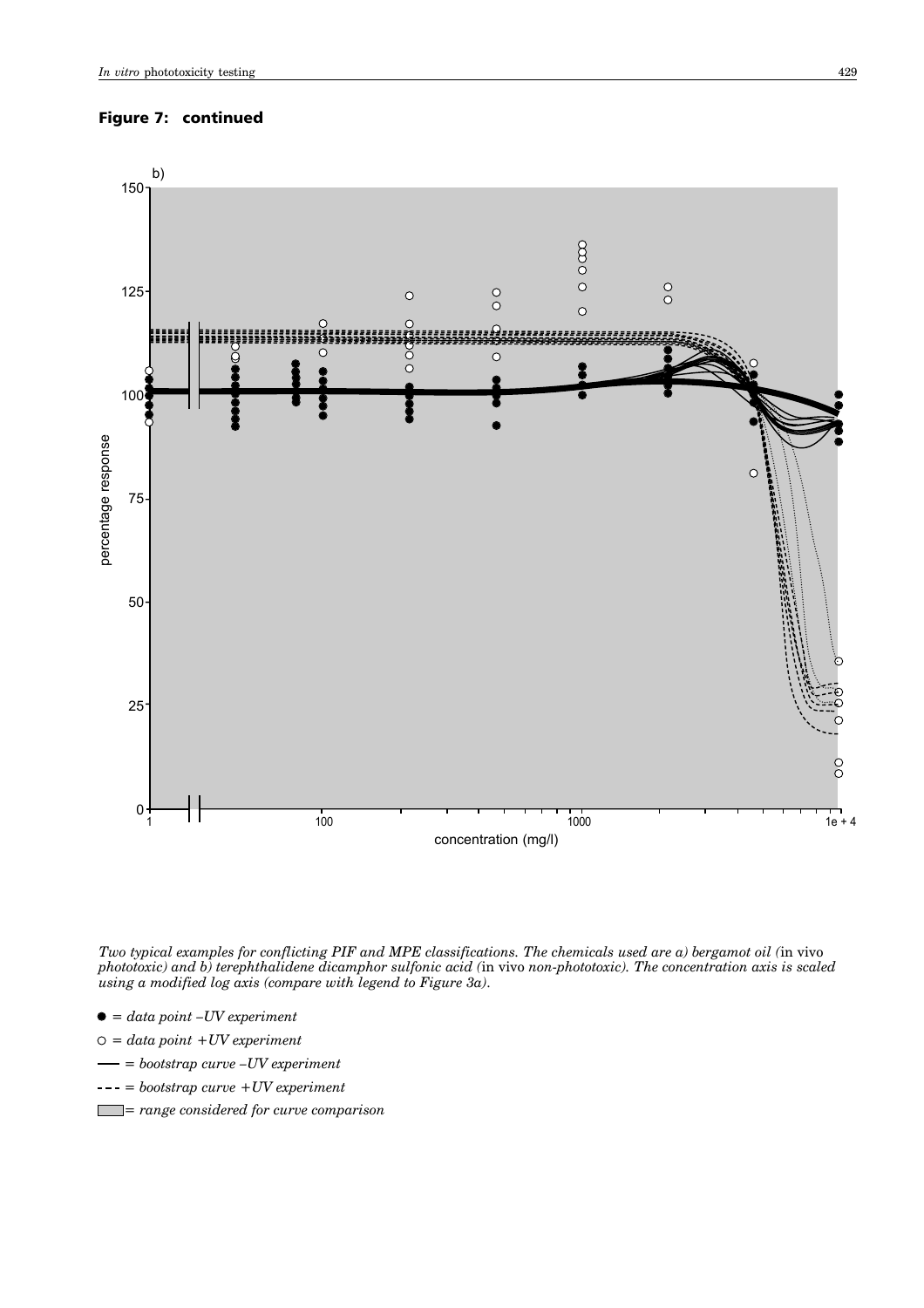| i<br>,<br>r<br>L<br>i<br><b>SAGADING WWW.</b><br>lassification of the in vivo ph<br>able 6: | oratories in a st |
|---------------------------------------------------------------------------------------------|-------------------|
|                                                                                             |                   |

|                                                                                                                 |                                              |                                                                            |                                             |                                         |                                 | Phase II                             |                                    |                                 |                                        |                                        |                             | Phase III                       |                              |                                       |                                 |
|-----------------------------------------------------------------------------------------------------------------|----------------------------------------------|----------------------------------------------------------------------------|---------------------------------------------|-----------------------------------------|---------------------------------|--------------------------------------|------------------------------------|---------------------------------|----------------------------------------|----------------------------------------|-----------------------------|---------------------------------|------------------------------|---------------------------------------|---------------------------------|
|                                                                                                                 |                                              |                                                                            |                                             | FIF                                     |                                 |                                      | MPE                                |                                 |                                        |                                        | È                           |                                 |                              | MPE                                   |                                 |
| Chemical                                                                                                        | In vivo                                      | runs<br>,<br>Ž                                                             | Mean<br>PIF                                 | value<br>ά                              | classified<br>No. false<br>rums | Mean<br>MPE                          | $\times 100\%$<br>value<br>ģ,      | classified<br>No. false<br>rums | runs<br>ğ,                             | Mean<br>È                              | value<br>ዹ                  | classified<br>No. false<br>rums | Mean                         | p-value<br>$\times 100\%$             | classified<br>No. false<br>runs |
| 3-Benzylidene camphor<br>Benzylidene camphor<br>p-Aminobenzoic acid<br>sulphonic acid<br>Benzophenone<br>(PABA) | not pt<br>not pt<br>not pt<br>not pt         | $\frac{6}{1}$                                                              | 2.0                                         | 20%                                     | S                               | 0.14                                 | 3.2%                               | G                               | $\infty$ $\infty$                      | $1.5$<br>$-1.2$<br>$-1.2$              | 25%<br>$4\%$<br>$0\%$       | $\Omega$ $\circ$                | 0.02<br>0.05<br>0.01         | 23%<br>$0\%$<br>$4\%$                 | $\Omega$ $\circ$                |
| dihydrochloride<br>Chlorhexidine                                                                                | not pt                                       | 16                                                                         | 1.2                                         | 19%                                     | S                               | 0.04                                 | 19%                                | က                               |                                        |                                        |                             |                                 |                              |                                       |                                 |
| L-Histidine-free base<br>4-Methylbenzylidene<br>Hexachlorophene                                                 | $\operatorname{not}$ pt<br>not pt            | $\frac{6}{1}$                                                              | $\ddot{1} \cdot \ddot{5}$                   | 7%                                      | $\overline{\phantom{0}}$        | 0.04                                 | 7%                                 | $\overline{\phantom{0}}$        | $\infty$                               | $\frac{1}{1}$                          | $0\%$                       | $\circ$                         | $-0.07$                      | $4\%$                                 | 0                               |
| Octyl methoxycinnamate<br>Octyl salicylate<br>camphor                                                           | $\operatorname*{not}$ pt<br>not pt<br>not pt |                                                                            |                                             |                                         |                                 |                                      |                                    |                                 | ထ ထ ထ                                  | $\frac{0}{1.0}$<br>$\frac{2}{1}$       | 888<br>08                   | 000                             | 0.02<br>0.02<br>0.03         | $\mathcal{O}^{\otimes 0}$<br>$2\%$ 1% | $\circ \circ \circ$             |
| Polyacrylamidomethyl b.c.<br>Sodium lauryl sulphate<br>Terephthalidene<br>Penicillin G                          | $\operatorname*{not}$ pt<br>not pt<br>not pt | 14<br>$\frac{6}{1}$<br>$\overline{1}$                                      | 3.2<br>1.2                                  | 21%<br>$1\%$                            | $\circ$<br>S                    | 0.09<br>0.05                         | 29%<br>17%                         | Z<br>₩                          | $\infty$ r                             | $\frac{0}{1}$ . 3                      | $\frac{6}{6}$               | $\circ$                         | $0.01\,$<br>0.01             | 10%<br>$0\%$                          | $\overline{\phantom{0}}$        |
| Acridine hydrochloride<br>Acridine, free base<br>dicamphor s.a.<br>Bergamot oil<br>Amiodarone<br>Anthracene     | not pt<br><b>E</b> E<br>$\frac{1}{2}$<br>pť  | $\begin{array}{c} 25 \\ 15 \end{array}$<br>14 <sub>6</sub><br>급            | 1033.6<br>4.6<br>$409.2$<br>$15.2$<br>605.7 | $78\%$<br>$79\%$<br>100%<br>100%<br>79% | <b>00000</b>                    | 0.56<br>0.56<br>0.22<br>0.49<br>0.37 | 100%<br>75%<br>71%<br>100%<br>91%  | O 4 4 0<br>⊂                    | $\infty$ $\sim$ $\infty$<br>$^{\circ}$ | $\frac{6}{1}$<br>9.3<br>190.3<br>545.7 | 63%<br>100%<br>100%<br>100% | $\circ \circ \circ$<br>P.       | 0.60<br>0.59<br>0.41<br>0.01 | 100%<br>9%<br>100%<br>100%            | 000<br>$\overline{\phantom{0}}$ |
| Chlorpromazine<br>Demeclocycline<br>Furosemide<br>Fenofibrate<br>Bithionol                                      | <b>EEEE</b><br>Þ                             | $\frac{6}{1}$<br>$\begin{array}{c} 16 \\ 15 \end{array}$<br>$\frac{4}{14}$ | 16.2<br>$65.3$<br>$356.7$<br>$48.3$<br>91.8 | 100%<br>100%<br>100%<br>$93\%$<br>43%   | 00010                           | 0.39<br>0.42<br>0.51<br>0.15<br>0.51 | 100%<br>100%<br>86%<br>100%<br>54% | 000 00                          | ထ ထ ထ                                  | 15.4<br>36.0<br>295.8                  | $100\%$<br>73%<br>100%      | $\circ$ $\circ$ $\circ$         | 0.36<br>0.39<br>0.44         | 100%<br>100%<br>75%                   | $\circ$ $\circ$ $\circ$         |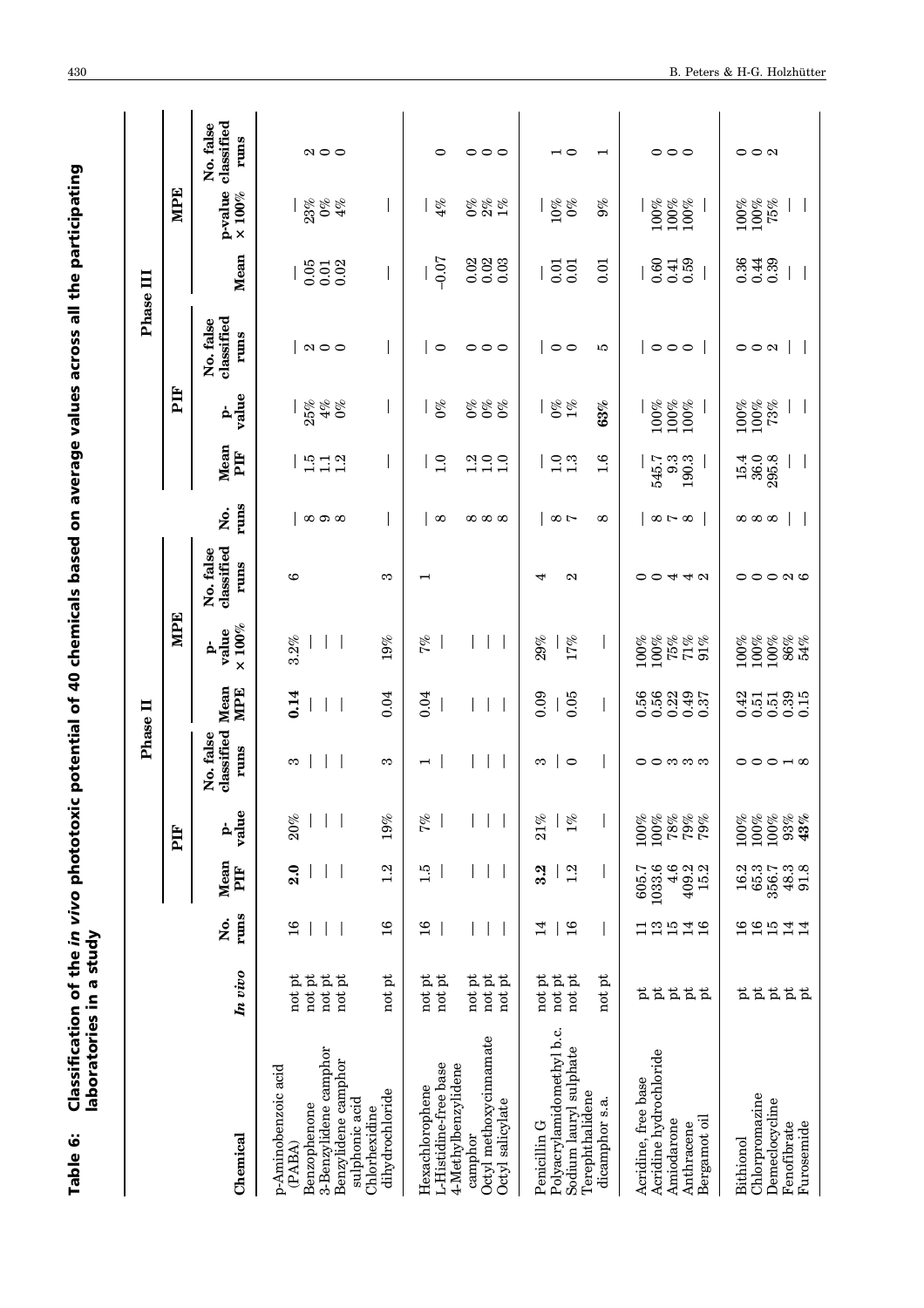|                                                                            |              |                 |                  |                                                       | Phase II                             |                            |                                                        |                                               |                          |                          |                          | Phase III                       |                          |                          |                                         |
|----------------------------------------------------------------------------|--------------|-----------------|------------------|-------------------------------------------------------|--------------------------------------|----------------------------|--------------------------------------------------------|-----------------------------------------------|--------------------------|--------------------------|--------------------------|---------------------------------|--------------------------|--------------------------|-----------------------------------------|
|                                                                            |              |                 |                  | PIF                                                   |                                      |                            | <b>MPE</b>                                             |                                               |                          |                          | PIF                      |                                 |                          | <b>MPE</b>               |                                         |
| Chemical                                                                   | In vivo      | runs<br>,<br>Ž  | Mean<br>ÈE       | value<br>ė                                            | classified Mean<br>No. false<br>runs | MPE                        | $\times 100\%$<br>value<br>ģ,                          | classified<br>No. false<br>runs               | runs<br>ğ,               | Mean<br>È                | value<br>ዹ               | classified<br>No. false<br>runs | Mean                     | $\times 100\%$           | p-value classified<br>No. false<br>rums |
| Ketoprofen                                                                 | Þ            | $\overline{14}$ | 1188.1           | 99%                                                   | 0                                    | 0.53                       | 87%                                                    | 2                                             | $^{\circ}$               | 405.9                    | 100%                     | 0                               | 0.57                     | 100%                     | 0                                       |
| 5-Methoxypsoralene<br>$(5-MOP)$                                            |              | $\frac{3}{1}$   | 39.3             | 80%                                                   |                                      |                            | $\frac{85\%}{100\%}$                                   |                                               | I                        |                          |                          |                                 | I                        |                          |                                         |
| 6-Methylcoumarine                                                          | <b>EEEE</b>  | $\overline{14}$ | 96.6             | 100%                                                  | ຕ O N 10                             |                            |                                                        | $\mathfrak{a}\circ\mathfrak{a}\,\mathfrak{a}$ |                          |                          |                          |                                 |                          |                          |                                         |
| Musk ambrette                                                              |              | 14              | $19.2$<br>$25.7$ | 86%<br>64%                                            |                                      |                            | 86%<br>88%                                             |                                               | $\circ$                  | 33.4                     | 100%                     | $\circ$                         | 0.46                     | 100%                     | 0                                       |
| Nalidixic acid, free acid                                                  |              | $\overline{14}$ |                  |                                                       |                                      |                            |                                                        |                                               |                          |                          |                          |                                 |                          |                          |                                         |
| Nalidixic acid, sodium salt                                                |              | $\frac{6}{1}$   | 14.5             | 100%                                                  |                                      |                            |                                                        |                                               | I                        |                          |                          |                                 |                          |                          |                                         |
| Neutral red                                                                |              |                 | 1410,773.9       |                                                       |                                      | $0.41$<br>$0.96$           |                                                        |                                               | $\overline{1}$           |                          |                          |                                 | $\overline{\phantom{a}}$ |                          |                                         |
| Norfloxacin                                                                | <b>AAAAA</b> | 14              | 28.5             | $\begin{array}{c} 264 \\ 2601 \\ 2001 \\ \end{array}$ | 000 00                               | 0.43                       | $\begin{array}{c} 100\% \\ 100\% \\ 100\% \end{array}$ | 000 00                                        | $\overline{\phantom{a}}$ |                          |                          |                                 | $\overline{\phantom{a}}$ | $\overline{\phantom{a}}$ |                                         |
| Ofloxacin                                                                  |              | $\frac{3}{1}$   | 7.6              |                                                       |                                      | 0.41                       | $86\%$                                                 |                                               |                          |                          |                          | $\overline{\phantom{a}}$        | $\overline{\phantom{a}}$ |                          |                                         |
| Promethazine                                                               |              | $\frac{6}{1}$   | 59.5             | 100%                                                  |                                      | 0.61                       | $100\%$                                                |                                               |                          | $\overline{\phantom{a}}$ |                          | $\overline{\phantom{a}}$        |                          |                          |                                         |
| Promethazine                                                               |              |                 |                  |                                                       |                                      |                            |                                                        |                                               |                          |                          |                          |                                 |                          |                          |                                         |
| Protoporphyrine IX,<br>hydrochloride                                       | þt           |                 |                  |                                                       |                                      |                            | $\overline{\phantom{a}}$                               |                                               | 8                        | 81.3                     | 100%                     | 0                               | 0.50                     | 100%                     | 0                                       |
| free acid                                                                  | þ            |                 | 1320,356.0       | $100\%$                                               | $\circ$                              | 0.69                       | 100%                                                   | 0                                             | I                        | I                        | $\overline{\phantom{a}}$ | I                               | I                        | $\overline{\phantom{a}}$ |                                         |
| Protoporphyrine IX,<br>sodium salt                                         |              | 15              | 5788.7           | $100\%$                                               |                                      |                            |                                                        |                                               | S                        | 118.9                    | 100%                     | 0                               | 0.64                     | 100%                     | 0                                       |
| Rose bengal                                                                | <u>፟</u> ដដដ | $\frac{1}{6}$   | 57.6             | 100%                                                  | 0 0 ⊣                                | $0.51$<br>$0.65$<br>$0.65$ | $\frac{100\%}{100\%}$                                  | $\circ \circ \circ$                           |                          |                          |                          |                                 | $\overline{\phantom{a}}$ |                          |                                         |
| Tiaprofenic acid                                                           |              | $\overline{14}$ | 7172.1           | 93%                                                   |                                      |                            |                                                        |                                               | $\overline{\phantom{a}}$ | $\overline{\phantom{a}}$ | I                        | $\bigg\}$                       | $\bigg $                 | $\overline{\phantom{a}}$ |                                         |
| $MPE = mean$ photo effect; $PIF = photo-irritancy factor; pt = photototo:$ |              |                 |                  |                                                       |                                      |                            |                                                        |                                               |                          |                          |                          |                                 |                          |                          |                                         |

Bold-face figures indicate conflicting cases (discordance between phototoxicity reported in vivo and phototoxicity assessed by in vitro method). *Bold-face figures indicate conflicting cases (discordance between phototoxicity reported* in vivo *and phototoxicity assessed by* in vitro *method).*

Table 6: continued

Table 6: continued